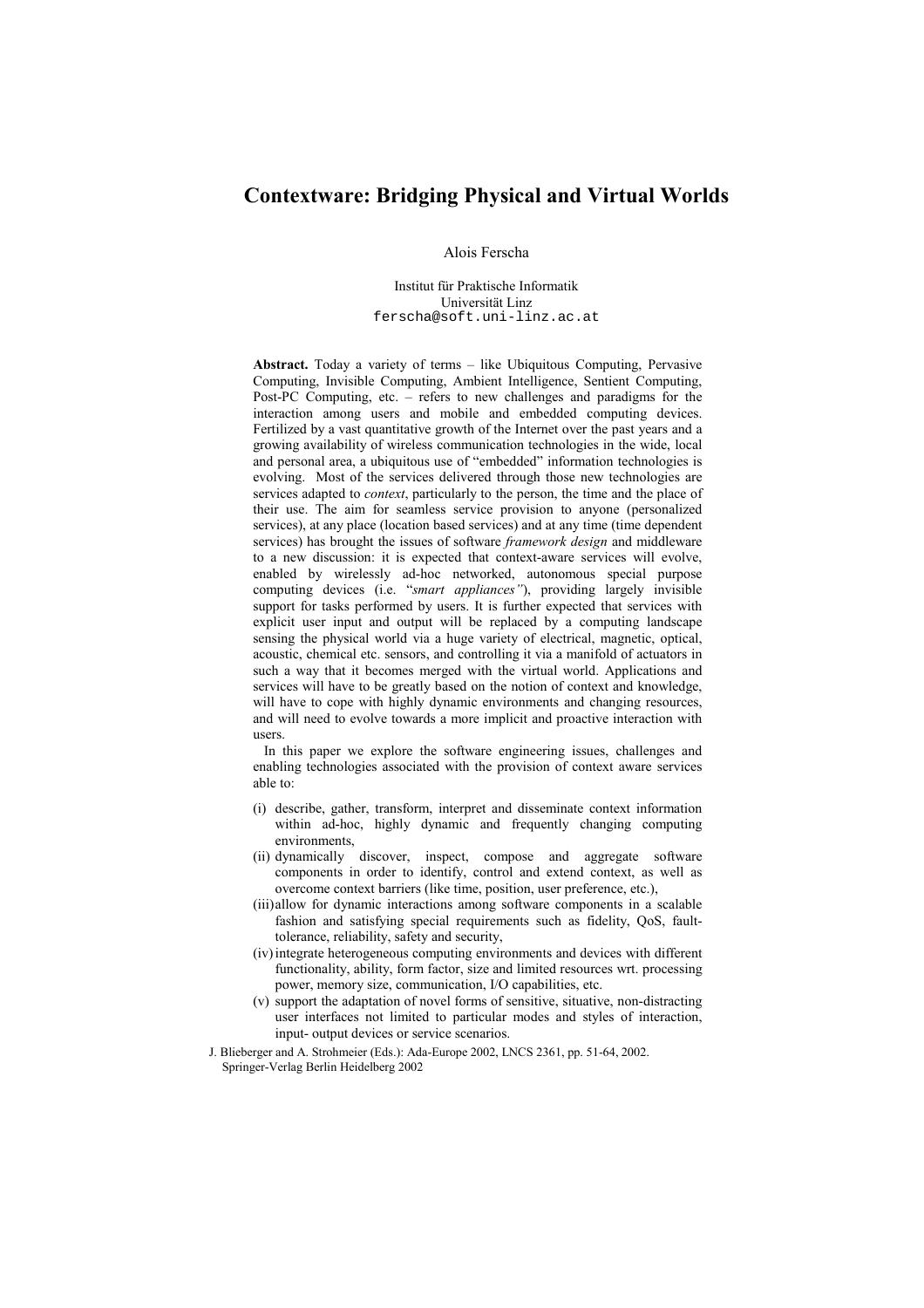In an analogy to the term "middleware"  $-$  generally understood as software technologies that serve to mediate between two or more separate (and usually already existing) software components – we introduce the term *<i>contextware*<sup>?</sup> as the core of software technologies mediating services and the context of their use, thus bridging virtual and physical worlds.

**Keywords:** Software Frameworks, Context Awareness, Embedded Systems, Ubiquitous Computing, Pervasive Computing, Mobility.

#### **1. Future Pervasive Computing Environments**

The vision of a future pervasive computing landscape [Bana 00] is dominated by the ubiquity of a vast manifold of heterogeneous, small, embedded and mobile devices, the autonomy of their programmed behaviour, the dynamicity and context-awareness of services and applications they offer, the ad-hoc interoperability of services and the different modes of user interaction upon those services. This is mostly due to technological progress like the maturing of wireless networking, exciting new information processing possibilities induced by submicron IC designs, low power storage systems, smart material, and motor-, controller-, sensor- and actuator technologies, envisioning a future computing service scenario in which almost every object in our everyday environment will be equipped with embedded processors [Arno 99], wireless communication facilities and embedded software to percept, perform and control a multitude of tasks and functions. Since many of these objects will be able to communicate and interact with each other, the vision of "context" aware" appliances [ELMM 99] and spaces [MIT] [Essa 99]  $[RoCa 00]$  – where dynamically configured systems of mobile entities by exploiting the available infrastructure and processing power of the environment  $-$  appears close to reality. We can hypothesize that the individual utility of mobile communication, wireless appliances and the respective mobile Internet services will be greatly increased if they were *personalized*, i.e. user centered and dynamically adapted to user preference, *location aware*, i.e. multimodal and multifunctional with respect to the environment [AAHL 97], and *time dependent*, i.e. if they were time dynamic and exhibited timely responsiveness (the more recent literature refers to time, space and personal preference as dimensions of a *context*, and *context awareness* as the ability to respect those  $-$  and other dimensions  $-$  when delivering service to the user [DeAb 99] [Dey 01]. One impacting trend hence will be the evolution of context aware digital environments  $-$  often referred to as "smart appliances" or "smart spaces"  $-$  that intelligently monitor the objects of a real world (including people), and interact with them in a pro-active, autonomous, souvereign, responsible and user-authorized way. People will be empowered through an environment that is aware of their presence, sensitive, adaptive [Moze 99] and responsive to their needs, habits and emotions, as well as ubiquitously accessible via natural interaction [SATT 99].

The next generation of "pervasive" computing environments hence will be characterised by the following basic elements: (i) *ubiquitous access*, (ii) *context awareness*, (iii) *intelligence*, and (iv) *natural interaction*. Ubiquitous access refers to a situation in which users are surrounded by a multitude of interconnected embedded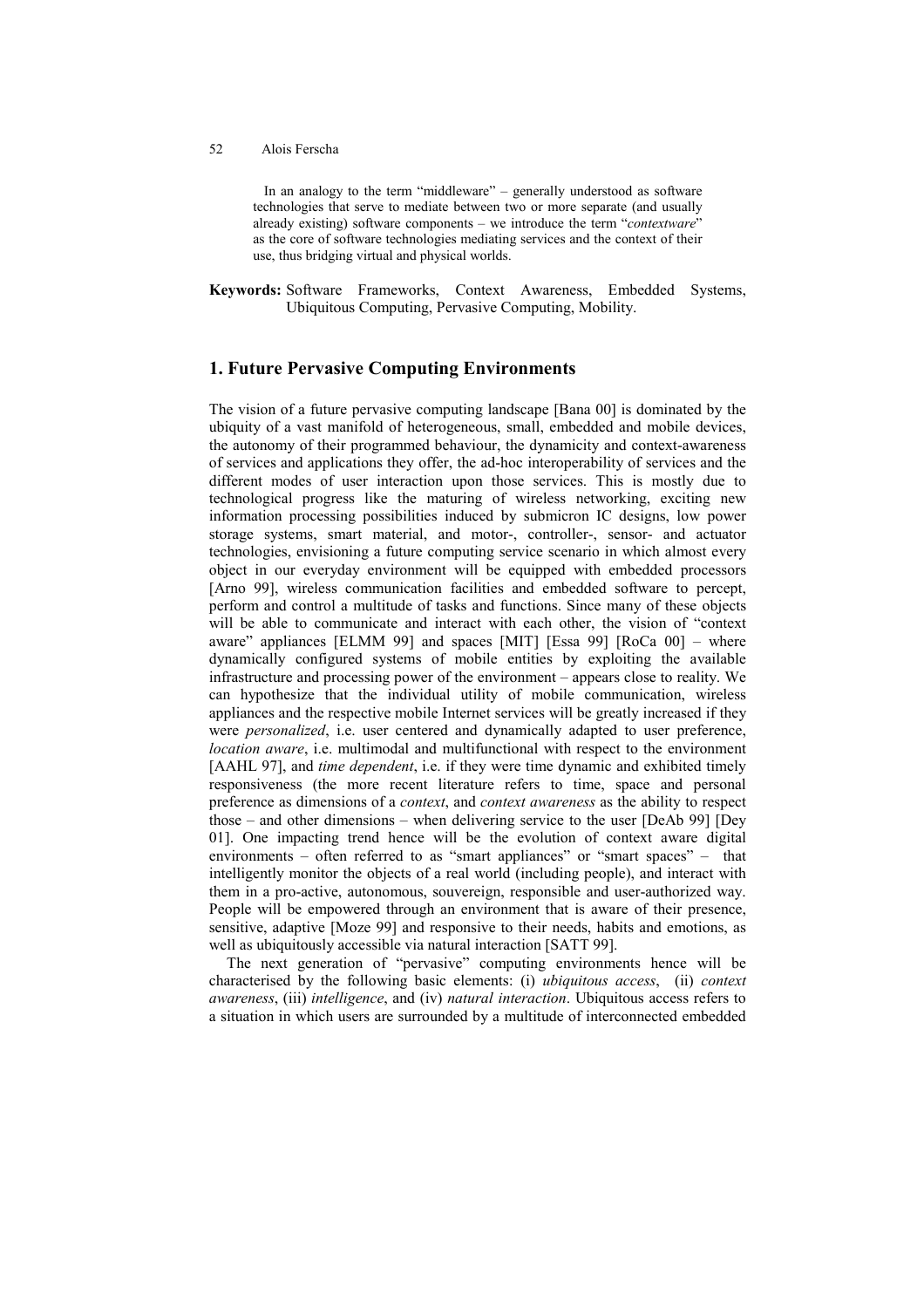systems, which are mostly invisible and weaved into the background of the surrounding, like furniture, clothing, rooms, etc., and all of them able to sense the setting and state of physical world objects via a multitude of sensors. Sensors, as the key enablers for implicit input from a "physical world" into a "virtual world", will be operated in a time-driven or event-driven way, and actuators, as the generic means for implicit output from the "virtual" to the "physical world", will respond to the surrounding in either a reactive or proactive fashion (see Figure 1). The way how humans interact with the computing environment will thus fundamentally change towards implicit, ubiquitous access. Context awareness [RCDD 98] refers to the ability of the system to recognise and localise objects as well as people and their intentions. Intelligence refers to the fact that the digital surrounding is able to adapt itself to the people that live (or artefacts that reside) in it, learn from their behaviour, and possibly recognise as well as show emotion. Natural interaction finally refers to advanced modalities like natural speech- and gesture recognition, as well as speechsynthesis which will allow a much more human-like communication with the digital environment than is possible today.



**Fig. 1.** Contextware: supporting implicit Sensor-Actuator controlled interactions

It appears obvious that the notion of "context" is what will be the driving force for future applications and services using global networks (like the Internet) as backbone communication infrastructure. The context of an application is understood as "any information that can be used to characterize the situation of an entity", an entity being ìa person, place or object that is considered relevant to the interaction between a user and an application, including the user and applications themselves"  $[Dev 01]$ . A key architecture design principle for context-aware applications (see e.g. [AAHL 99]) will be to decouple mechanism for collecting or sensing context information [SDOA 99] and its interpretation, from the provision and exploitation of this information to build and run context-aware applications [Schi 95]. To support building context-aware applications, software developers should not be concerned with how, when and where context information is sensed. Sensing context must happen in an application independent way, and context representation must be generic for all possible applications [FBN 01].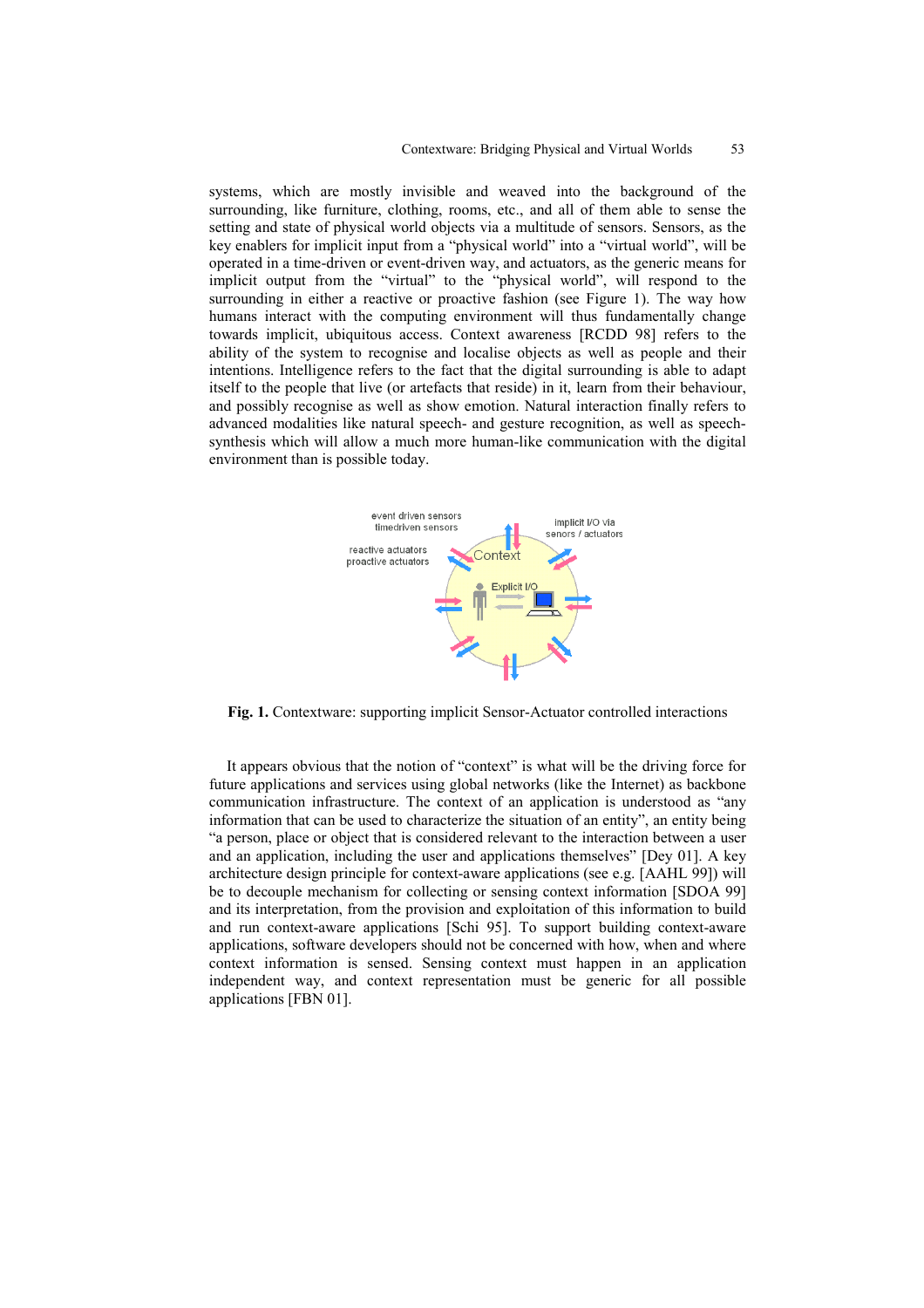## **2. Technology Trends and Contextware Challenges**

What was envisioned as the future "pervasive" computing landscape in the previous section follows from technology trend observations in the hardware, software and communications area [HIR 01]. The challenges posed by those trends towards the realization of pervasive computing environments concern a ubiquitous communication infrastructure for devices, the support for user interaction and user mobility, the provision of universal interfaces and the adaptation to individual user needs. One of the most important concerns, however, is to design and develop software components that facilitate ad-hoc networking applications characterized by highly dynamic changes in the environment and the access modes or patterns, and their scalability with respect to the complexity of interactions and the number of involved entities or actors  $-$  i.e. the establishment of profound software methods and development processes for contextware. Towards this end, a more integrated view of software design has to be adopted, also considering hardware, communication and access trends.

Ubiquitous access in an embedded pervasive computing environment is promisingly implemented based on a continuous, wireless communication infrastructure involving broadband satellite systems, radio communication (e.g. GSM, GPRS, TETRA, DECT, EDGE, UMTS/IMT2000, G4, Bluetooth, HomeRF, IEEE802.11, HiperLAN, HomeCast, etc.), infrared (IrDA) and ultrasonic communication, wireless sensor networks, power line communications, wireline communications and standards (USB, IEEE1394, HomePNA), etc. The primary "software" challenge here lies in the maintenance of seamless connections as devices move between different areas of different network technology and network connectivity, as well as the handling of disconnects. While communication problems like routing and handover can be handled at the network level, others cannot be solved at his level as they relate to the interaction semantics at the application level [Else 99] [Arno 99]. Device heterogeneity and wide differences in hardware and software capabilities requires a communication infrastructure that maintains knowledge about device characteristics and manages coherent device interactions (e.g. among wearable devices, home appliances and outdoor appliances). Personal area network (PAN) technologies are supposed to address theses issues.

The dynamic interconnection of devices and discovery services [McGr 00] within PANs is approached with network technologies like MobileIP, IPv6, and coordination software systems [OZKT 01] like HAVI [LGDE 00], Java/Jini [Wald 99], JXTA [WDKF 02][Gong 02], Java wireless data, Java-Spaces, the Simple Object Access Protocol [BEKL], Web-OS, XML-RPC, UPnP [ChLa 99], Salutation [Mill 99], Tspaces, etc. While service registration and discovery, lookup services, self organization, caching and differencing methods have working solutions today (see Table 1 for a comparison), context based networking [Esle 99] and the context based coordination of entities and activities must still be considered as research issues.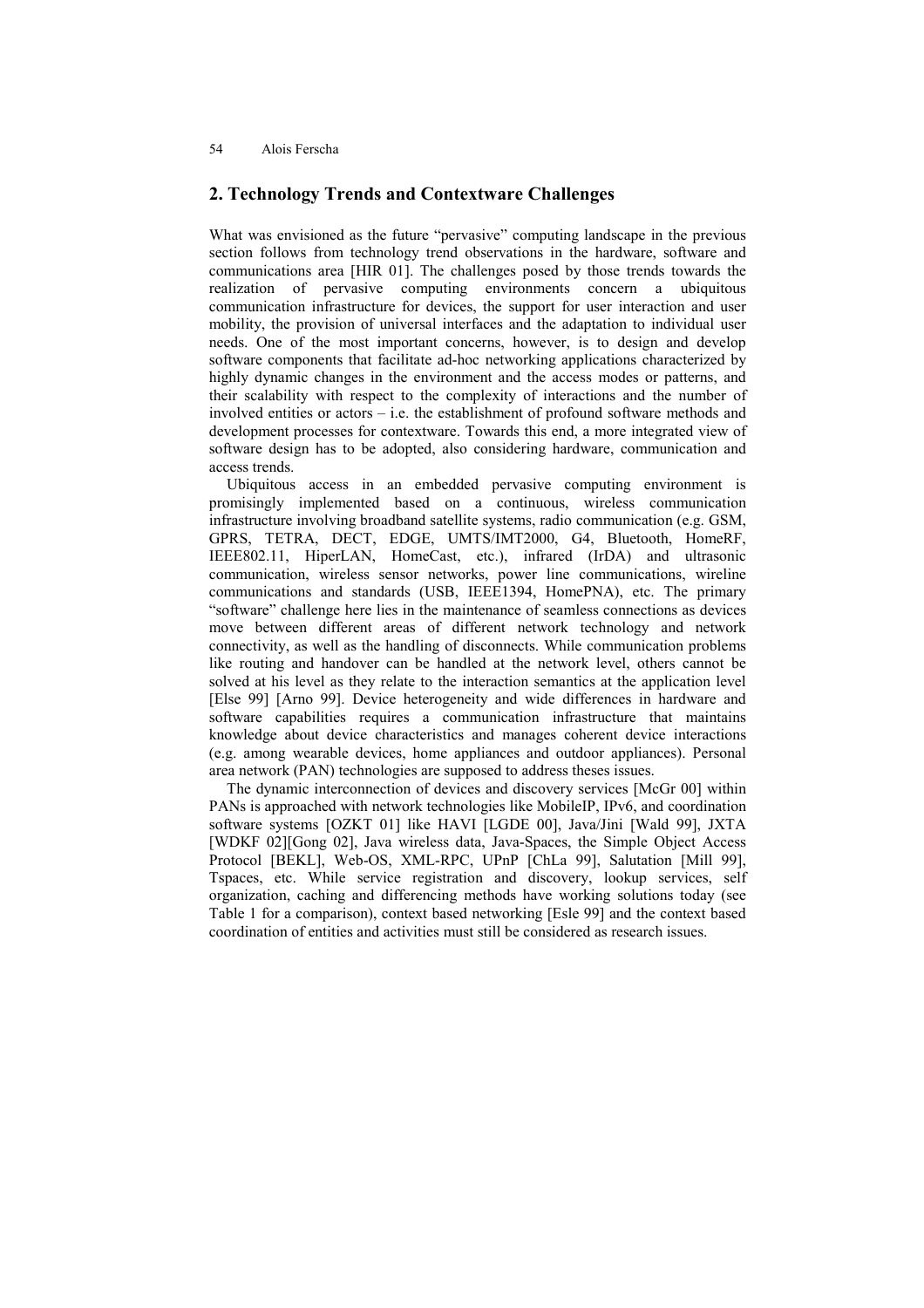|                                        | Jini/Java                                                                                               | <b>UPnP</b>                                                                                                        | Salutation                                                                                | <b>Tspaces</b>                                                    |
|----------------------------------------|---------------------------------------------------------------------------------------------------------|--------------------------------------------------------------------------------------------------------------------|-------------------------------------------------------------------------------------------|-------------------------------------------------------------------|
| Originator                             | <b>SUN Microsystems</b>                                                                                 | primarily Microsoft                                                                                                | Industry / Academic<br>consortium                                                         | <b>IBM</b>                                                        |
| Register /<br>Announcing<br>Presence:  | Unicast/Multicast to Jini<br>lookup service<br>Lease expiry for up to<br>date information               | SSDP Protocol, working<br>with or without Proxy<br>Service<br>Unicast/Multicast HTTP -<br><b>UDP</b>               | through a Salutation<br>Manager (SM)<br>works as a service<br>broker                      | making services<br>available on a Tuple<br>Space                  |
| <b>Discovering</b><br>other<br>devices | Querying lookup services<br>Optionally using an RMI<br>proxy                                            | SSDP (Simple Service<br>Discovery Protocol) used<br>to announce their<br>presence as well as find<br>other devices | queries on SM                                                                             | Database indexing and<br>query on the TupleSpace                  |
| <b>Describing</b><br>capabilities      | Registration Information<br>can have attribute pairs<br>RMI interface with known<br>methods             | XML documentation is<br>made available<br>URIs are used                                                            | functional units which<br>know features of a<br>service                                   | Java RMI Method<br>invocation<br>interfaces with known<br>methods |
| Self<br>configuration                  | not considered                                                                                          | DHCP or AutoIP<br>multicast DNS                                                                                    | not considered, difficult<br>because of transport<br>independence                         | not considered                                                    |
| Invoking<br>services:                  | Through the lack of<br>device driver difficult.<br>device must be Java<br>enabled, RMI                  | Invoking Services via<br>Browser.<br>or direct API calls<br>through applications                                   | flexible, vendor specific,<br>realised through SM                                         | Java RMI framework                                                |
| Security:                              | Java Security                                                                                           | not finished yet                                                                                                   | allows user<br>authentification                                                           | access controls by User                                           |
| <b>Transports:</b>                     | TCP/IP - Proxies                                                                                        | TCP/IP - Proxies                                                                                                   | transport independent                                                                     | <b>TCP/IP</b>                                                     |
| Supported<br><b>Devices</b>            | all kind of devices,<br>mobile, household<br>equipment                                                  | all kind of devices.<br>mobile, household<br>equipment                                                             | printer, FAX.<br>telephone, PDA,<br>computer (of any size)<br>but not limited to them     | Printers.<br>PDAs, Computers                                      |
| <b>Remarks</b>                         | no self configuration<br>makes it weak<br>RMI Method invocation is<br>difficult to handle<br>+ Security | self configuration is<br>considered as the<br>strongest feature of this<br>technology                              | advantages in the<br>functionality of the SMs,<br>problems with transport<br>independence | enhancement of Linda<br>TupleSpace concept                        |

Table 1. A Comparison of Approaches for "Coordination"

As far as a "pervasive Internet" is concerned, a major enabling technology is the miniaturization of devices able to accept and to respond to HTTP requests, i.e. the provision of WWW servers to be weaved into arbitrary fabrics of daily use objects. Figure 2 demonstrates popular embedded webserver miniatures (as they are readily available from e.g. HYDRA, Dallas Semiconductors, Tini, Boolean, etc.), envisioning the technological options for e.g. embedded Internet appliances.



**Fig. 2.** Miniaturized Embedded and On-Chip Webservers

 New output technologies like light emitting polymers (see Figure 3, right), foldable displays, laser diodes, electronic inc, electronic paper etc. together with new materials able to serve as sensors or input technologies for monitoring the environment (digital and analog), appliances like T-shirt computers, finger rings, hot badges, smart rooms and smart environments, interactive workspaces like smart walls,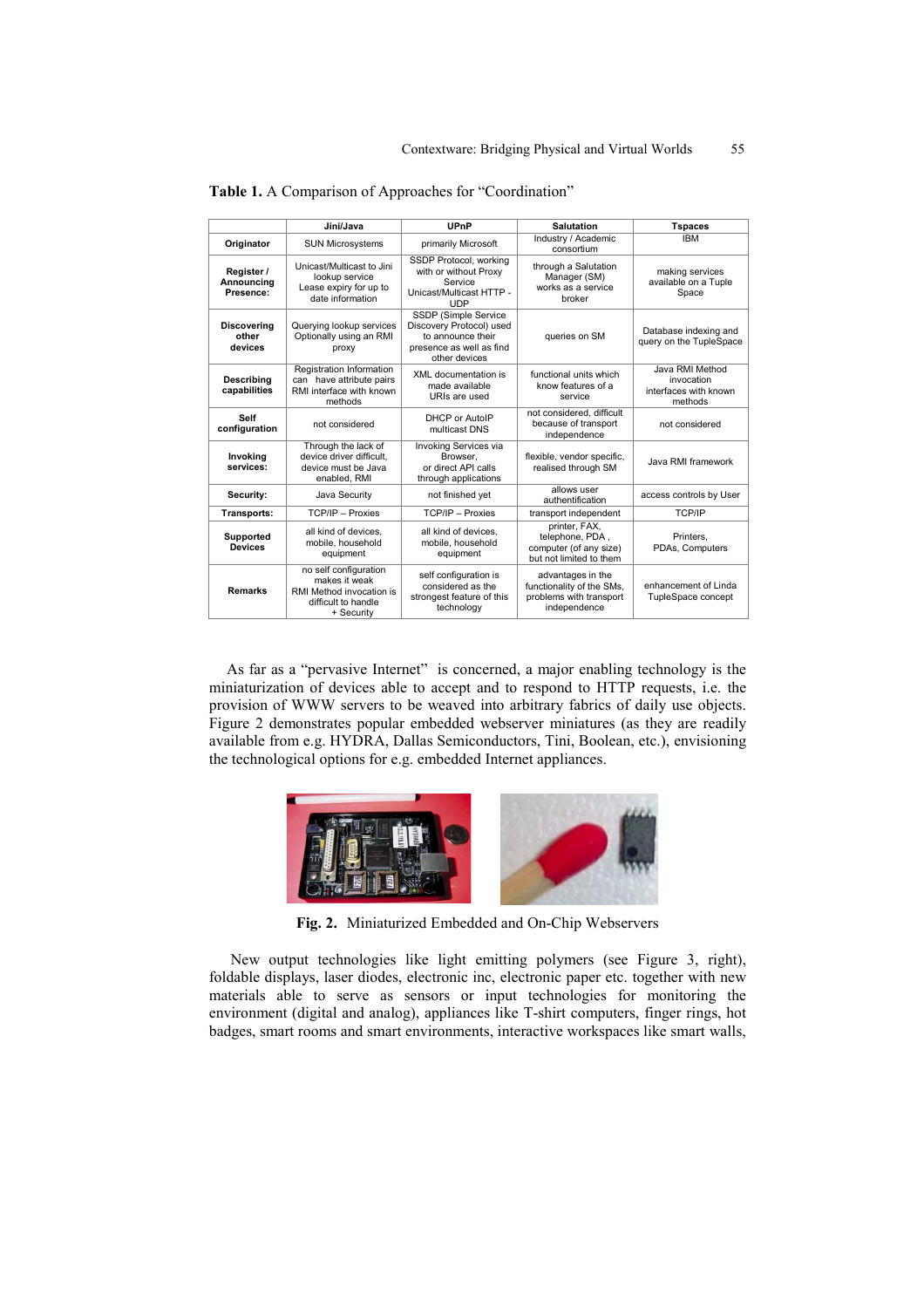tables, chairs etc., spawn a whole new space for information appliance designs. Implicit input and output in an embedded Internet will generally be realized via sensor and actuator technologies, involving optical and opto-electrical (photodiodes, conductors, charge coupled devices, light-emitting diodes and polymers, lasers, liquid crystals), acoustic (e.g. acoustic transducers, sonar transducers, surfaces acoustic wave devices), mechanical (metallic, silicon pressure sensors and accelerometers, solid-state displacement transducers, piezoelectric field-effect transducers), thermal (silicon transistor thermometers, diode temperature sensors, pyroelectric and quartz thermometers, integrated temperature transducers), magnetic (magnetoresistors, silicon depletion-layer magnetometers, magneto-injection transistors, MOS magnetic field sensors), chemical sensors, microwave sensors, environmental sensors, etc. A consequence of this multisensory input possibilities is the need for a "continuously present" interface, e.g. continually-worn sensors in a context-aware computing application [SSP 98], the integration of voice-vision-text technologies, gesture, eyeand body-movement recognition etc. (Figure 3 illustrates technologies enabling a "continuous" interface to e.g. an embedded Internet)



Fig. 3. New Materials for a "continuously Present" Interface (Pyroelectric material (TWO LEFT) , LEP Display (RIGHT))

# **3. Contextware: Bridging Physical and Virtual Worlds**

To build context aware applications [SDA 99], the adoption of a world model (in the sequel referred to as "virtual world") representing a set of objects and their state in a physical (or "real") world (or at least the subworld essential for the specific application) is the common software engineering approach suggested in the literature [DSA 99] [DSAF 99a] [DSAF 99b]. What makes an application context aware is the ability to interact with objects in the real world, requiring adequate models and representations of the objects of interest, and the possibility to sense, track, manipulate and trigger the real objects from within the world model. Several frameworks for such world models have appeared recently [PRM 99] [KBMB 00] [KHCR 00] [FCE], the most prominent ones [HP] identifying *persons*, *things* and *places* as the primary abstract classes for real world objects. People living in the real world, acting, perceiving and interacting with objects in their environment are represented in a "virtual world" by "virtual objects" or "proxies". Proxies of persons, things and places are linked to each other in the virtual world, such that this "linkage" is highly correlated with the "linkage" of physical persons, things and places in the real world. A context-aware application [BBC 97] now monitors the state and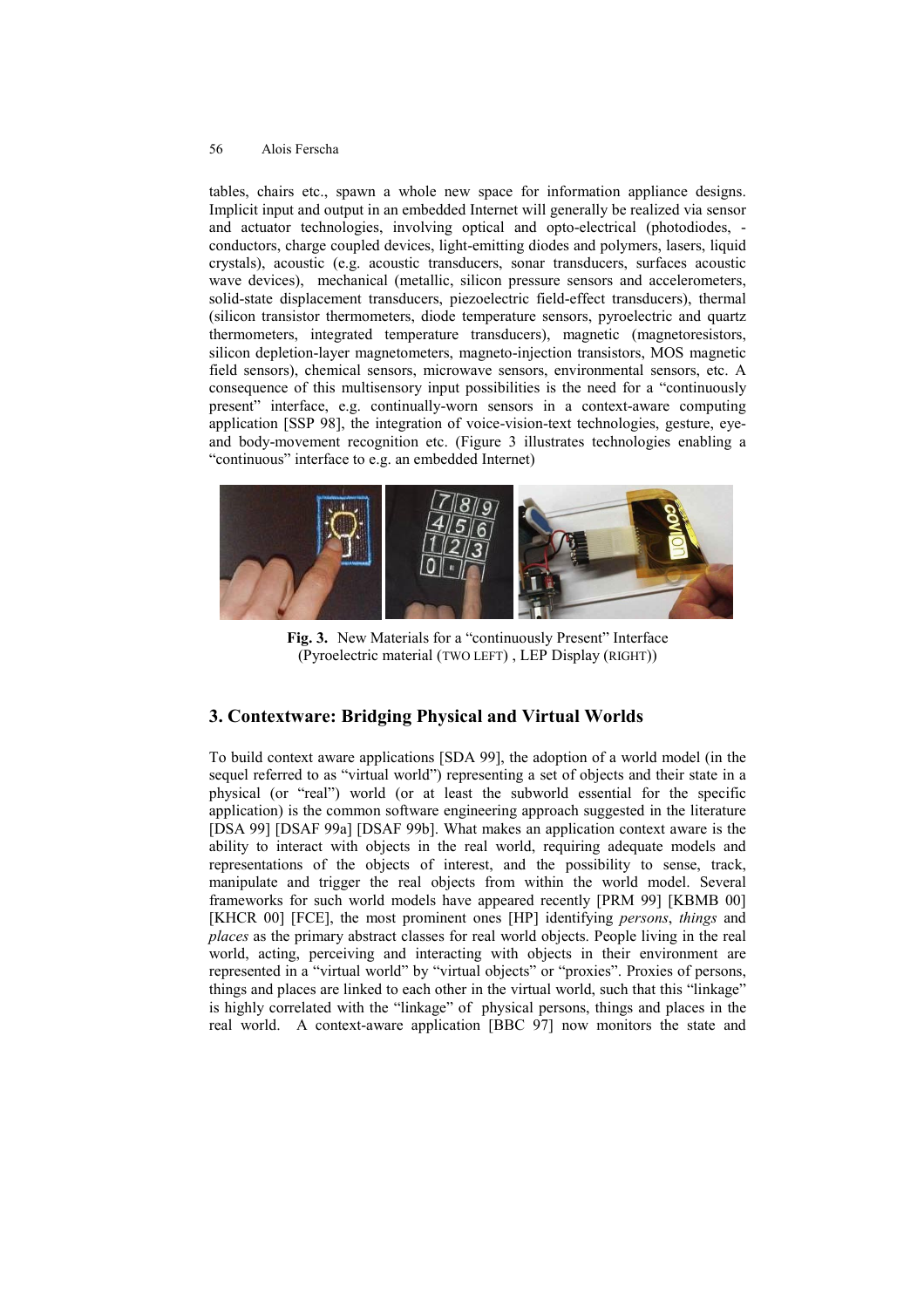activity of the real world objects via *set of sensors*, *coordinates* the proxies according to the rules embodied in the application, and notifies, triggers [Brow 98] or modifies the physical world objects via a *set of actuators*.

We claim that a context-aware application can only be "intelligent" about an object if it can *identify, localize* and track*,* and *coordinate w*ith respect to and relative to the other objects around:

- (i) Identification (sensing the identity of or recognizing a real world object),
- (ii) localization (sensing its position and possibly its movement in space), and
- (iii) coordination (relating it semantically to other objects and behavioral rules)

hence are the central issues for embedded pervasive computing applications, and, moreover, are essential to all context-aware applications. They are among the few aspects that are fundamentally different from conventional middleware.

A plenty of ready-to-use technologies for the automated recognition (identification) of real world objects can be accounted: technologies based on optical (barcode and OCR), magnetic (SmartCard), ultrasonic (Active Badge and iButton) sensors, voice and vision based systems, biometrical systems (fingerprint, retina, face recognition), etc.. Many of those are also suitable for short distance positioning and tracking (localization), and are already in use for locator services in many different fields of application. Global positioning technologies based on GSM, GPS, dGPS extend the range of options for long distance localization.

An identification and localization technology with a certain appeal for embedded pervasive computing applications is radio frequency identification (RFID) which is based on radio or electromagnetic propagation, i.e. the ability to allow energy to penetrate certain physical objects and read a tag that is not necessarily visible. Objects can be identified remotely, either in the form of reading an identity code, or more simply just checking for the presence of a tag. An RFID system consists of a tag (or transponder), and a reader device. The transponder as a passive component responds by replying to an interrogation request received from an interrogator. The reader as an active component induces an interrogation request, and receives back some data from the transponder (such as an identity code or the value of a measurement) with virtually zero time delay. Different frequencies of the radio system of the reader result in different reading ranges (10 cm to 1 m) and properties of the system. Commonly available tags have an operating frequency in the range from 60 kHz to 5.8 GHz, 125 kHz and 13,56 MHz being the most prominent frequencies in use today. The reason why transponders have recently started to become major players in the field of electronic identification is their contact-less and powerless operation (no power supply needed in the tag), low cost packaging, "unlimited" lifetime, ISO standard compliance (14443 A/B and 15693-2), a wide choice of qualified packaging (Smart Cards, tags, inlets, smart labels, etc.), short range operation, proximity and vicinity communication with one and the same technology, cryptographic security (i.e. the protection against unauthorised product copies or data modification), and, last but not at least, low investment level for contact-less technology integration.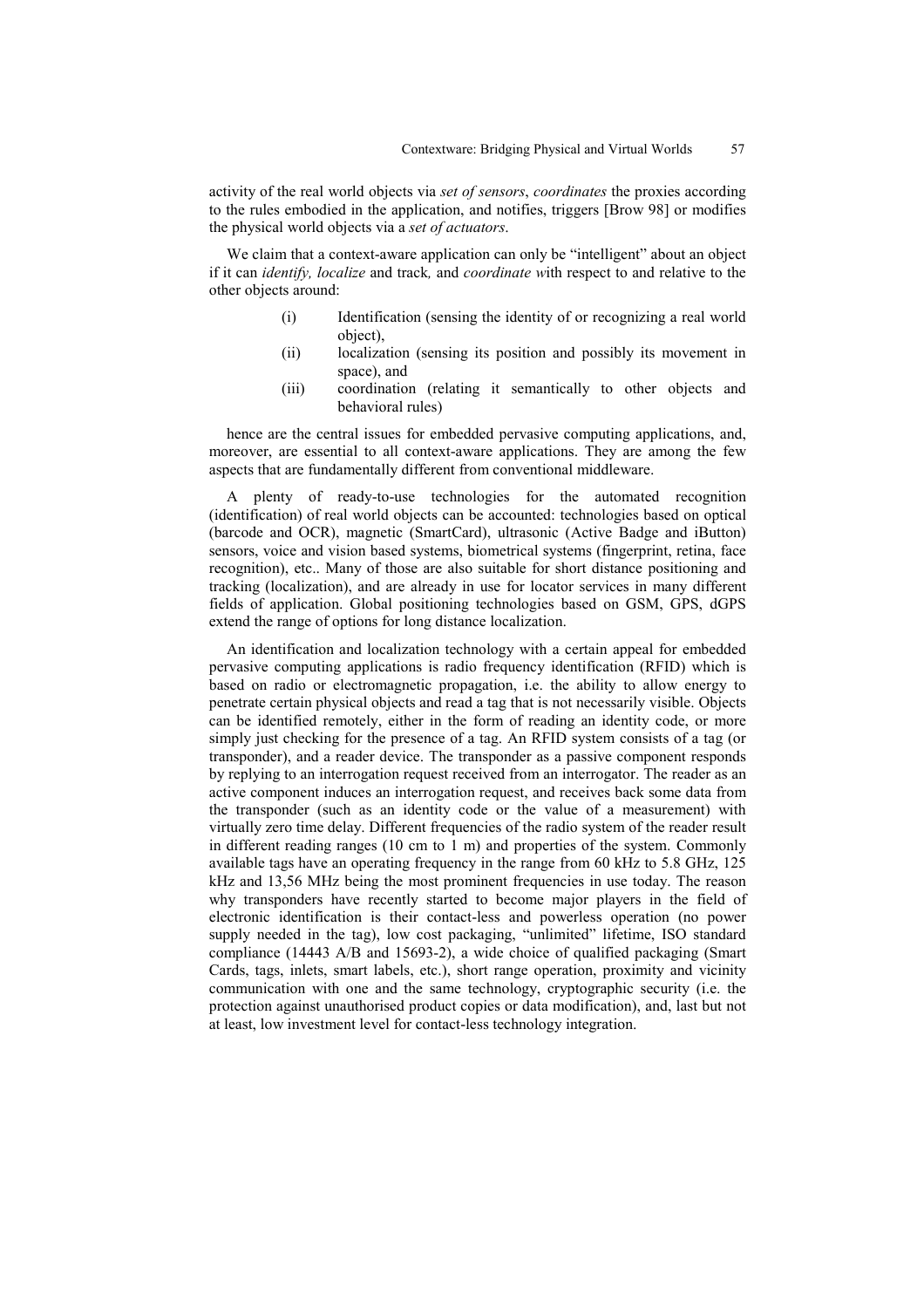Coordination [OZKT 01] finally, is the concern of software frameworks providing concerted but autonomous components for object representations of the physical world, such as persons, things and places. Coordination, in its very early understanding addresses to express the interaction among individual, abstract "agents" (humans, processes, services, devices, software objects, etc.) within a coordination model, the linguistic embodiment of which is a coordination language. Such languages have been designed to allow for a description of the dynamic creation and destruction of agents, the flows of control and communication among agents, the control of spatial distribution of agents, and the synchronization and distribution of agent actions over time. Metadata models like the RDF (Resource Description Framework) [RDF 99] for the definition and description of abstract object classes and the operations required by a applications have been successfully applied in contextaware embedded Internet applications [FBN 01]. Generally, such frameworks provide an abstract specification (or a model) of the set of relevant objects and the semantics of the operations to be supported by the application. Concrete implementations by exploiting the mechanisms of inheritance and reuse realize the (i) creation and management of virtual representations of physical objects, (ii) mechanisms for sensing (including identification, localization and tracking) and manipulating such objects, and (iii) mechanisms for the coordinated invocation of object methods.

## **4. A Context-aware Application Scenario**

To illustrate the co-influence of hardware and software engineering issues by an example, we have developed a person/thing/place scenario and have implemented a "context-aware luggage" framework. The framework "models" the physical world as instances of the abstract object classes person, thing and place, and the contextual interrelatedness among those object instances by a set of (bilateral) object relations. Object instances can be created and interrelated at run-time, relations can be updated according to dynamic changes of context (like time, location, etc.) via time-triggered or event-triggered sensors. Figure 4 exemplifies a simple physical world scenario containing a person "ferscha" presently located in town "vienna" as the "owner" of a "suitcase". Upon change of context, like the movement to a different place, inheritance mechanism resolve transitivity of object relations like the "is in" relation for objects "contained" in a (geographically) moving (physical world) object.



**Fig. 4.** Objects and their Interrelationship in a Physical World Scenario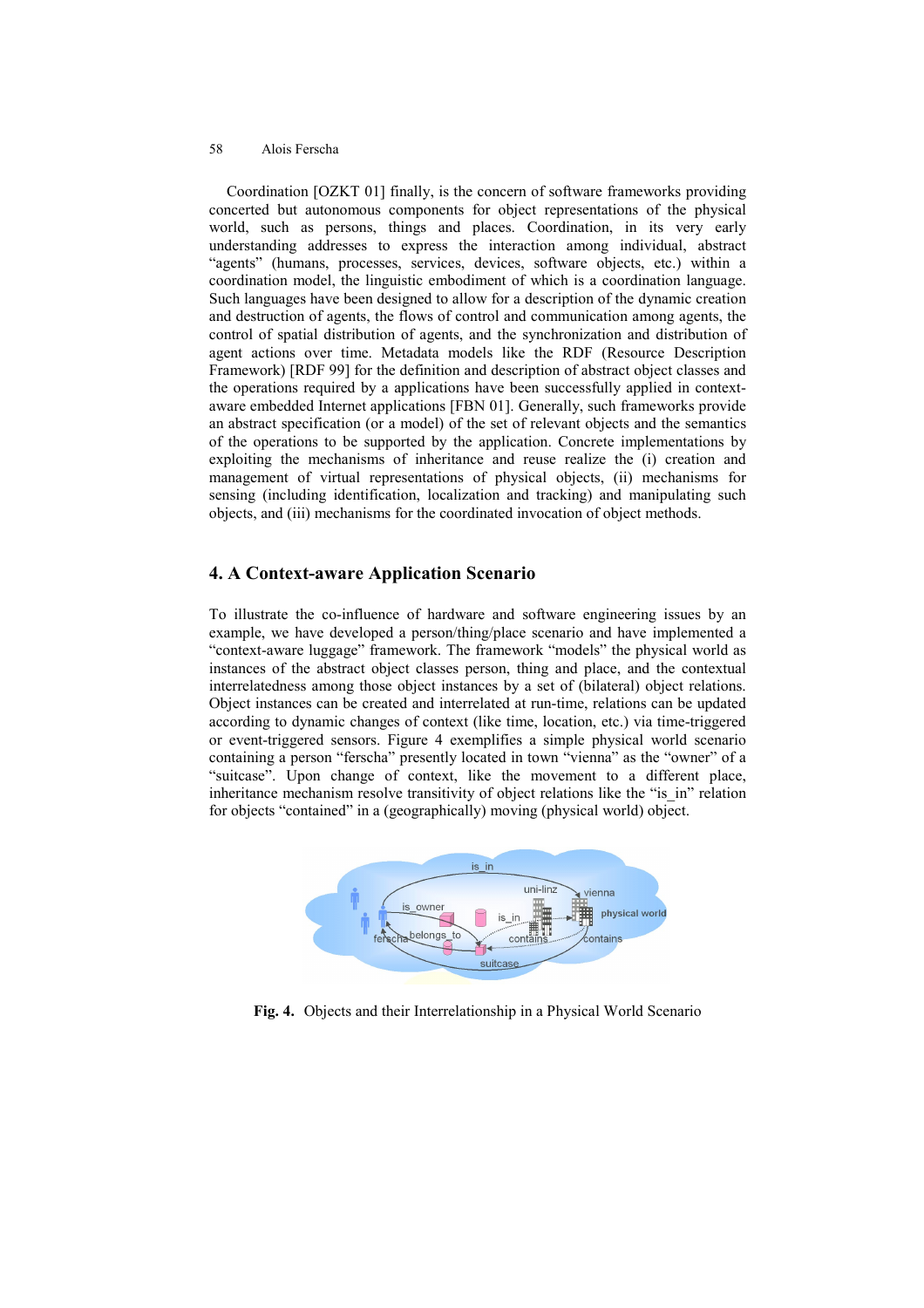Technologically, an embedded personal computer has been integrated into an offthe-shelf suitcase (see Figure 5), executing a standard HTTP services on top of a TCP/IP stack over an integrated IEEE802.11b WLAN adaptor. A miniaturized RFID reader is connected to the serial port of the server machine, an RFID antenna is integrated in the frame of the suitcase so as to enable the server to sense RFID tags contained in the suitcase. A vast of 125KHz magnetic coupled transponders are used to tag real world objects (like shirts, keys, PDAs or even printed paper) to be potentially carried (and sensed) by the suitcase. The suitcase itself is tagged and possibly sensed by readers integrated into home furniture, car or airplane trunks, conveyor belts etc. so as to allow for an identification and localization at any meaningful point in space of the application.



Fig. 5. **Context-Aware Luggage** as an Application instance of the Context Framework

In our context framework, an application specific abstraction of the real world is generated from three generic classes for persons, things, and places. The reification of physical world objects and their relation among each other is expressed in RDF (see Figure 6). The person object represents the concepts about a person that are necessary to link their physical properties and activities to the virtual world. The thing object encapsulates the basic abstraction for objects relevant to the application and has instances like shirt, bag, etc. The place object is used to represent the essential features of a physical location like an office room or a waiting lounge. Places, things and persons may be related in a manifold of ways.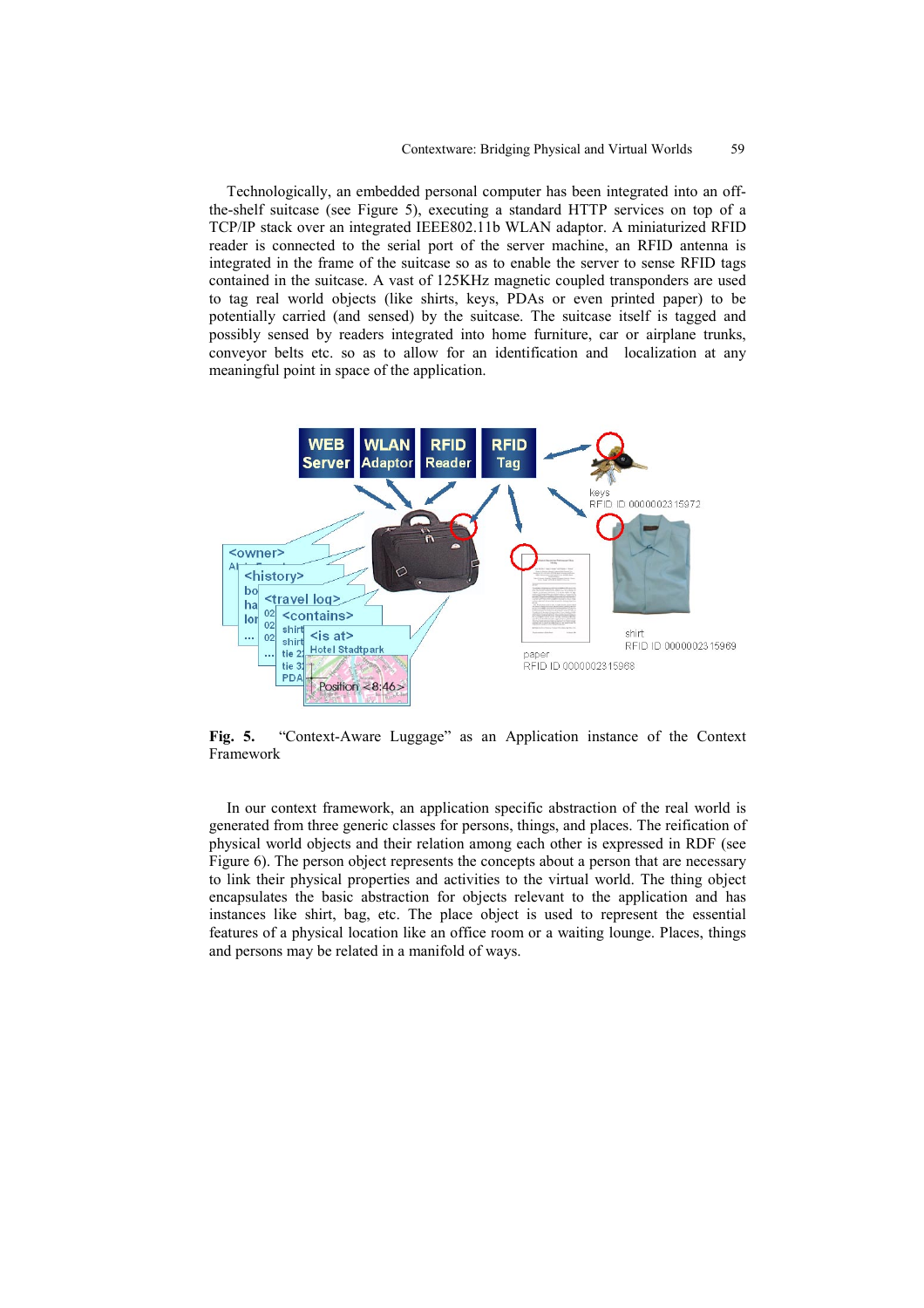

#### **Fig. 6.** RDF Model for Virtual World Representation under Sensor/Actuator Control



**Fig. 7.** Relating Physical World Objects with their Virtual Reifications

The RDF in Figure 7 sketches quite a few relations of our context framework: The *owner* relation expresses ownership of a real world object by another, the *contains* and *is in* relations expresses geometrical containment of an object within another one, the *contained* and *was\_in* relations trace the history of containment into RDF bags, the *containable* attribute defines whether an object may contain another one, the *controllable* attribute allows to prevent or enable the modification of an object RDF by the object itself, etc. The unique ID associated with every real world object is the ID encoded in its RFID tag. It is sensed by the RFID reader which triggers a script to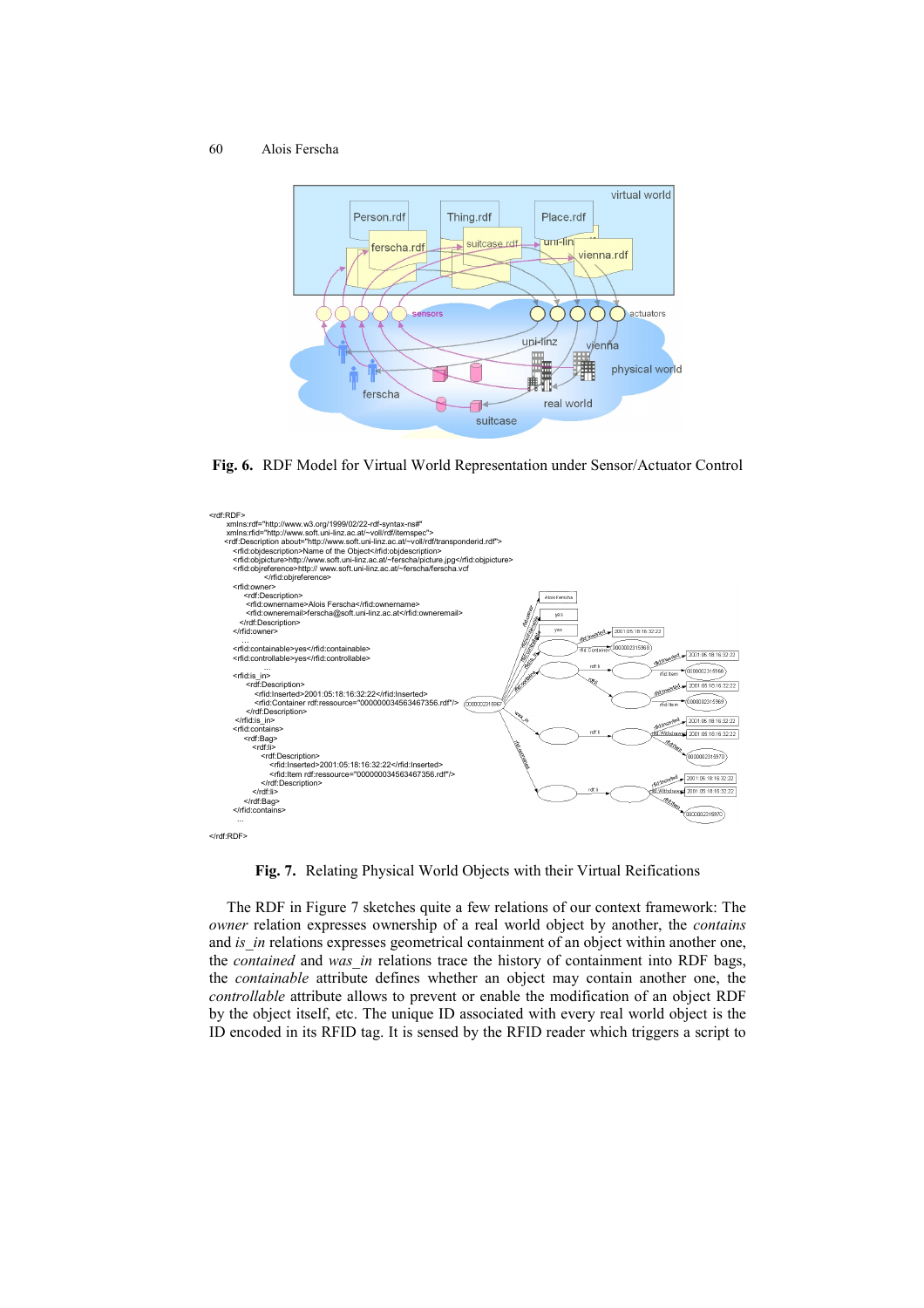update the involved object RDFs (Inserting e.g. the shirt into the suitcase would cause the RFID reader to identify the shirt tag and update (among others) both the shirts RDF relation *is\_in*, as well as the suitcases RDF relation *contains* by cross-referring URIs. Figure 7 left presents a snapshot of an RDF of the suitcase after some insert operations.

#### **5. Conclusions**

Recent advances in hardware-, communication- and sensor-/actuator technologies envision a whole new area of a situation dependent computing landscape, challenging the classical software design and development principles. Besides the demand for new middleware paradigms and concepts that encompass  $-$  besides software issues  $-$  also devices, users, interaction, and dynamicity of context, have created new requirements for the **automated** configuration and operation of pervasive computing applications. Central to those is the notion of "context", preliminarily defined [DeAb 99][Dey 01] as any information that can be used to characterize the state or situation of an entity and the spectrum of its behaviours. Software architectures and frameworks for context-aware applications [UKC] thus must be concerned with (i) abstract representations of context, (ii) sensing, collecting, interpreting and transforming of context information and (iii) disseminating and making appropriate use of context information to impact the behaviour of the application. The methodological approach today is to employ standardized Web-metadata modelling (like SGML, XML, RDF) to solve (i) [CaDe 00], integrated electrical, chemical, magnetic, optical, acoustic etc. multi-sensor systems for (ii), and integrated multi-actuator systems involving data processors, controllers, motors, filters, etc. for (iii). Given today's global networks as the backbone communication infrastructure, ubiquitous access to this infrastructure demands technological solutions for the "spontaneous" discovery and configuration of devices and services, the selection of meaningful services offered by autonomous software components, the automatic adaptation to mobile and sporadic availability, the interoperability across manufacturers, platforms and services and the scalability with respect to the number of involved activities and entities. On top of **ubiquitous access**, **context-awareness** and issues of **intelligence** (learning, memorizing, planning, forgetting) and knowledge processing are essential for the provision next generation contex-aware applications. A very important aspect is the way how humans **interact** with those applications: requirements towards pro-active (rather than reactive) responsiveness, towards implicit (rather than explicit) input-output and towards continuously (in time and space) available, "naturally occurring" interfaces [CCB 00] will drive their development. The "linking" of real world contexts with their virtual counterparts poses three fundamental problems to be solved in a "coinvestigationî of the spectrum of options in hardware for sensors and actuators, and software framework designs are related to  $(i)$  *identification* – the automated recognition of the identity of entities  $-$  (ii) *localization* and tracking of those entities as they change state in space and time, and (iii) *coordination*  $-$  i.e. to bring the autonomous activities of virtual entities to a concerted action that represents the application.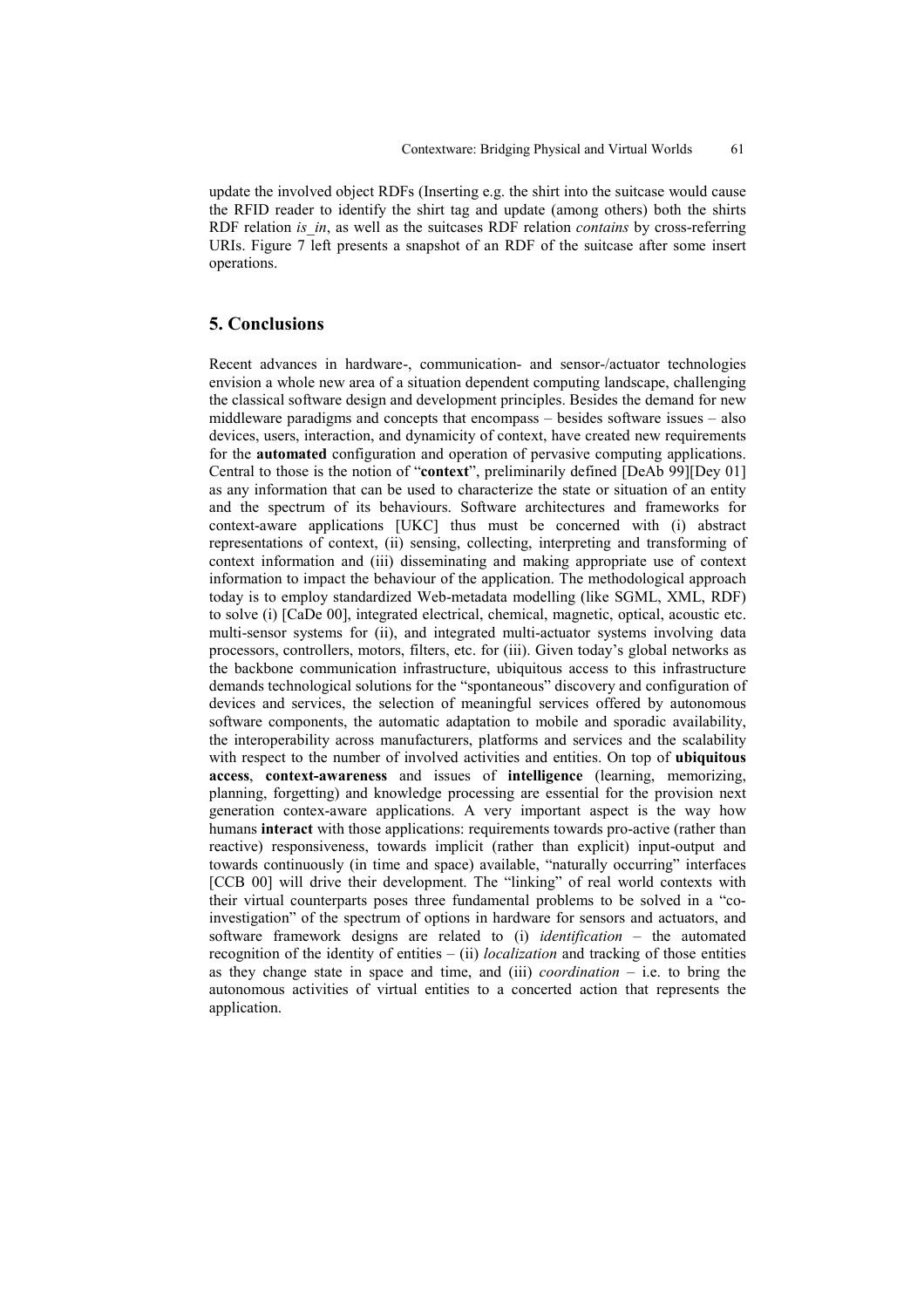## **References**

[AAHL 97] G. D. ABOWD, C.G. ATKESON, J. HONG, S. LONG, R. KOOPER, M. PINKERTON: Cyberguide: A mobile context-aware tour guide. *ACM Wireless Network*s, Vol. 3, no. 5, pp. 421-433, 1997.

http://www.acm.org/pubs/articles/journals/wireless/1997-3-5/p421-abowd/p421-abowd.pdf

- [Arno 99] D. ARNOLD ET.AL.: Discourse with disposable Computers: How and why you will talk to your tomatoes. *USENIX Workshop on Embedded Systems*, 1999.
- [Bana 00] Banavar, G. et al., "Challenges: An Application Model for Pervasive Computing", *Proceedings 6th Annual Intl. Conference on Mobile Computing and Networking (MobiCom 2000)*, August 2000.
- [Brow 98] P. J. BROWN: Triggering Information by Context. *Personal Technologie*s, Vol. 2, Nr.1, pp. 18-27, 1998. http://www.cs.ukc.ac.uk/pubs/1998/591/content.html
- [BBC 97] P. J. BROWN, J. D. BOVEY, X. CHEN: Context-Aware Applications: From the Laboratory to the Marketplace. *IEEE Personal Communication*s, Vol. 4, Nr. 5, pp. 58-64, 1997.
- [BEKL] Box, D., Ehnebuske, D., Kakivaya, G., Layman, A., Mendelsohn, N., Frystyk Nielsen, H., Thatte, S. Winer, D. SOAP: Simple Object Access Protocol. http://www.w3.org/TR/SOAP/.
- [CaDe 00] D. CASWELL, P. DEBATY: Creating a Web Representation for Places. *Proceedings of the Ninth International World Wide Web Conference*, 2000. http://cooltown.hp.com/papers/ placeman/PlacesHUC2000.pdf
- [ChLa 99] B. CHRISTENSSON, O. LARSSON: Universal Plug and Play Connects Smart Devices. *WinHEC 9*9, 1999. http://www.axis.com/products/documentation/UPnP.doc
- [CCB 00] J. L. CROWLEY, J. COUTAZ, F. BERARD: Perceptual user interfaces: Things That See. *Communications of the AC*M, Vol. 43, Nr. 3, pp. 54-64, 2000.
- [CZHJ 99] S. E. CZERWINSKI, B.Y. ZHAO, T.D. HODES, A. D. JOSEPH, R. H KATZ: An Architecture for a Secure Service Discovery Service. *Mobicomí9*9, 1999. http://ninja.cs.berkeley.edu/dist/papers/sds-mobicom.pdf
- [DeAb 99] A. K. DEY, G. D. ABOWD: Toward a Better Understanding of Context and Context-Awareness. GIT, GVU Technical Report GIT-GVU-99-22, June 1999. ftp://ftp.gvu.gatech.edu/pub/gvu/tr/1999/99-22.pdf
- [Dey 01] A. K. Dey: Understanding and Using Context. Personal and Ubiquitous Computing, *Special Issue on Situated Interaction and Ubiquitous Computing*, 5(1), 2001.
- [DSA 99] A. K. DEY, D. SALBER, G. D. ABOWD: A Context-Based Infrastructure for Smart Environments. *The First International Workshop on Managing Interactions in Smart Environments (MANSE '99*), Dublin Ireland, 1999. http://www.cc.gatech.edu/fce/ctk/pubs/ MANSE99.pdf
- [DSAF 99a] A. K. DEY, D. SALBER, G. D. ABOWD, M. FUTAKAWA: The Conference Assistant: Combining Context-Awareness with Wearable Computing. *The Third International Symposium on Wearable Computers (ISWCí99*), 1999. http://www.cc.gatech.edu/fce/ctk/ pubs/ISWC99.pdf
- [DSAF 99b] A. K. DEY, D. SALBER, G. D. ABOWD, M. FUTAKAWA: An Architecture to Support Context-Aware Applications. GVU, Technical Report GIT-GVU-99-23, June 1999. ftp://ftp.gvu.gatech.edu/pub/gvu/tr/99-23.pdf
- [ELMM 99] K. F. EUSTICE, T. J. LEHMAN, A. MORALES, M. C. MUNSON, S. EDLUND, M. GUILLEN: A universal information appliance. *IBM Systems Journa*l, Vol. 38, Nr. 4, 1999. http://www.research.ibm.com/journal/sj/384/eustice.html
- [Esle 99] M. ESLER ET.AL.: Next Century Challenges: Data Centric Networking for Invisible Computing. *Proceedings of the 5th Annual International Conference on Mobile Computing and Networking (MobiComí99), August 1999.*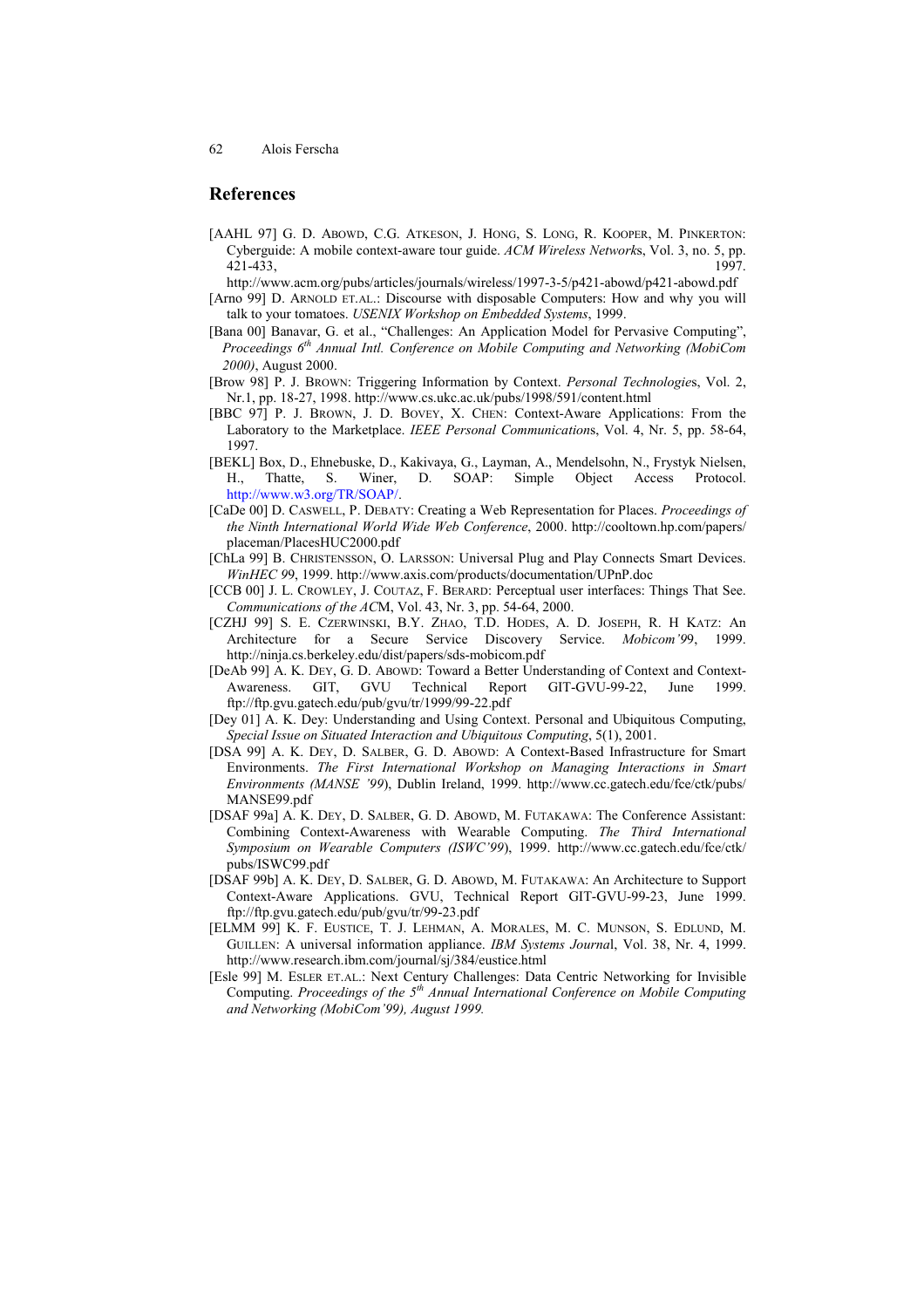[Essa 99] I. ESSA: Ubiquitous Sensing for Smart and Aware Environments: Technologies toward the building of an Aware House. *DARPA/NSF/NIST Workshop on Smart Environment*s, 1999.

http://www.cc.gatech.edu/gvu/perception/pubs/se99/pp.pdf

- [FCE] Future Computing Environments: The Context Toolkit. http://www.cc.gatech.edu/fce/ contexttoolkit/
- [FBN 01] A. FERSCHA, W. BEER, W. NARZT: Location Awareness in Community Wireless LANs. *Proceedings of the Informatik 2001: Workshop on Mobile internet based services and information logistics, September 2001*.
- [Gong 02] L. GONG: Peer-to-Peer Networks in Action. *IEEE Internet Computing,* Vol. 6, Nr. 1, pp. 36-39, *Jan/Feb 2002*.
- [HaHo 94] A. HARTER, A. HOPPER: A distributed location system for the active office. *IEEE Networ*k, Vol. 8, Nr. 1, pp. 62-70, 1994.
- [HIR 01] K. HENRICKSEN, J. INDULSKA, A. RAKOTONIRAINY: Infrastructure for Pervasive Computing: Challenges. *Proc. of the Informatik 2001: Workshop on mobile internet based services and information logistics, September 2001*.
- [HP] Hewlett Packard: CoolTown Appliance Computing: White Papers. http://cooltown.hp.com/papers.htm
- [KBMB 00] T. KINDBERG, J. BARTON, J. MORGAN, G. BECKER, I. BEDNER, D. CASWELL, P. DEBATY, G. GOPAL, M. FRID, V. KRISHNAN, H. MORRIS, J. SCHETTINO, B. SERRA, M. SPASOJEVIC: People, Places, Things: Web Presence for the Real World. *WWWí200*0, 2000. http://cooltown.hp.com/dev/wpapers/WebPres/WebPresence.asp
- [KHCR 00] F. KON, C. HESS, CHRISTOPHER, M. ROMAN, R. H. CAMPBELL, M. D. MICKUNAS: A Flexible, Interoperable Framework for Active Spaces. *OOPSLAí2000 Workshop on Pervasive Computin*g, Minneapolis, MN, 2000.
- [LGDE 00] Lea, R., Gibbs, S., Dara-Abrams, A. and Eytchison, E., "Networking Home Entertainment Devices with HAViî, *Computer*, Vol. 33, No. 9, September 2000.
- [McGr 00] R. E. MCGRATH: Discovery and its Discontents: Discovery Protocols for Ubiquitous Computing. Department of Computer Science University of Illinois Urbana-Champaign, Urbana UIUCDCS-R-99-2132, March 25, 2000. http://www.cs.uiuc.edu/Dienst/Repository/ 2.0/Body/ncstrl.uiuc\_cs/UIUCDCS-R-2000-2154/pdf
- [Mill 99] B. MILLER: Mapping Salutation Architecture APIs to Bluetooth Service Discovery Layer. Bluetooth Consortium 1.C.118/1.0, 01 July 1999.
- [MIT] MIT Media Lab: Smart Rooms. http://ali.www.media.mit.edu/vismod/demos/ smartroom/
- [Moze 99] M. C. MOZER: An intelligent environment must be adaptive. *IEEE Intelligent Systems and Their Application*s, Vol. 14, Nr. 2, pp. 11-13, 1999. http://www.cs.colorado.edu/~mozer/papers/ieee.html
- [OZKT 01] A. OMICINI, F. ZAMBONELLI, M. KLUSCH, R. TOLKSDORF (EDS.): Coordination of Internet Agents. Models, Technologies, and Applications. *Springer Verlag*, Berlin 2001.
- [PRM 99] J. PASCOE, N. RYAN, D. MORSE: Issues in developing context-aware computing. In H-W.Gellersen, editor, *Handheld and Ubiquitous Computing*, Nr. 1707 in Lecture Notes in Computer Science, pages 208-221, Heidelberg, Germany, September 1999. Springer-Verlag
- [RDF 99] O. LASSILA, R. R. SWICK: Resource Description Framework (RDF): Model and Syntax Specification. Recommendation, World Wide Web Consortium, Feb. 1999. http://www.w3c.org/TR/REC-rdf-syntax/.
- [RoCa 00] M. ROMAN, R. H. CAMPBELL: GAIA: Enabling Active Spaces. In *9th ACM SIGOPS European Workshop.* September 17th-20th, 2000. Kolding, Denmark. http://choices.cs.uiuc.edu/2k/papers/sigopseu2000.pdf
- [SaAb 98] D. SALBER, G. D. ABOWD: The Design and Use of a Generic Context Server. *Perceptual User Interfaces Workshop (PUI í99*), San Francisco, 1998. http://www.cs.gatech.edu/fce/contexttoolkit/pubs/pui98.pdf